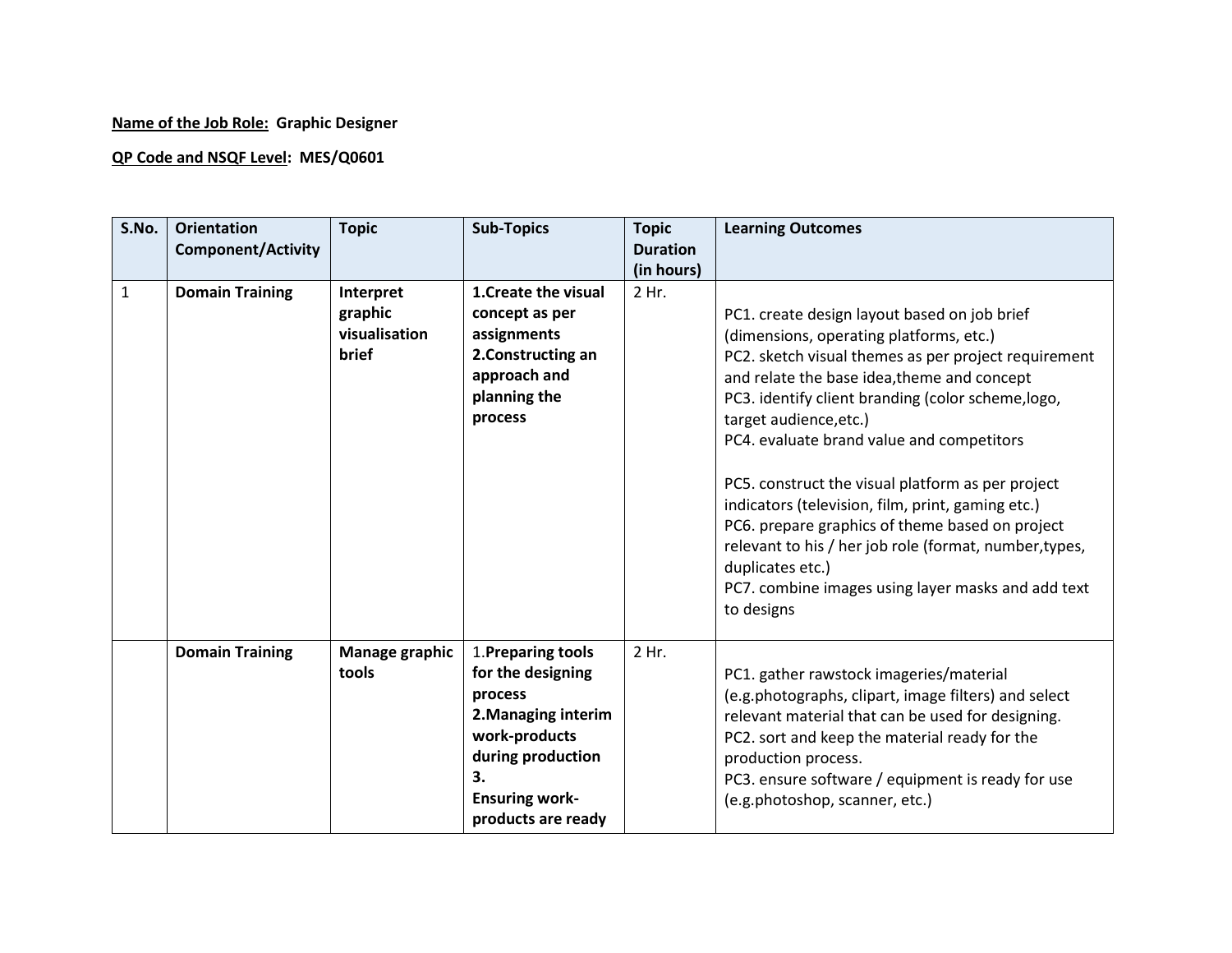|                |                                                                                       |                                         | to display as per<br>requirements                                                  |       | PC4. create tools in line with pictorial representations<br>(brush, pickers of different size and colors)<br>PC5. save back-ups for interim work-products in the<br>appropriate file formats<br>PC6. ensure final work-products are prepared in<br>appropriate file formats (e.g. psd, .ai, .cdr,etc.) and<br>appropriate medium(e.g. dvd,cd and digital flash<br>drives)<br>PC7. clear logs/data and keep the software and<br>equipment ready for future use                              |
|----------------|---------------------------------------------------------------------------------------|-----------------------------------------|------------------------------------------------------------------------------------|-------|--------------------------------------------------------------------------------------------------------------------------------------------------------------------------------------------------------------------------------------------------------------------------------------------------------------------------------------------------------------------------------------------------------------------------------------------------------------------------------------------|
|                | <b>Domain Training</b>                                                                | <b>Visualise and</b><br>generate design | <b>Generate visuals</b><br>and design ideas<br>appropriate for the<br><b>brief</b> | 2 Hr. | PC1. collect relevant data to support design<br>PC2. list the design concept to be conceptualized<br>PC3. relate the concept with meaningful graphics<br>PC4. illuminate the design with indicative messages<br>accurately<br>PC5. identify the elements of production which are<br>relevant as per the creative brief and inputs provided<br>PC6. present the idea, theme and concept to the peers<br>PC7. configure exact vocal representation relevant to<br>the data to support design |
| $\overline{2}$ | <b>Soft Skills and</b><br>Entrepreneurship<br>Tips specific to the<br><b>Job Role</b> | <b>Communication</b><br>& team<br>work  |                                                                                    | 2 Hr. | Communicate what one intends to, to other team<br>mates                                                                                                                                                                                                                                                                                                                                                                                                                                    |
|                |                                                                                       | E wallet &<br>digital                   |                                                                                    | 2 Hr. | Online transaction system using smart phones/<br>computer                                                                                                                                                                                                                                                                                                                                                                                                                                  |